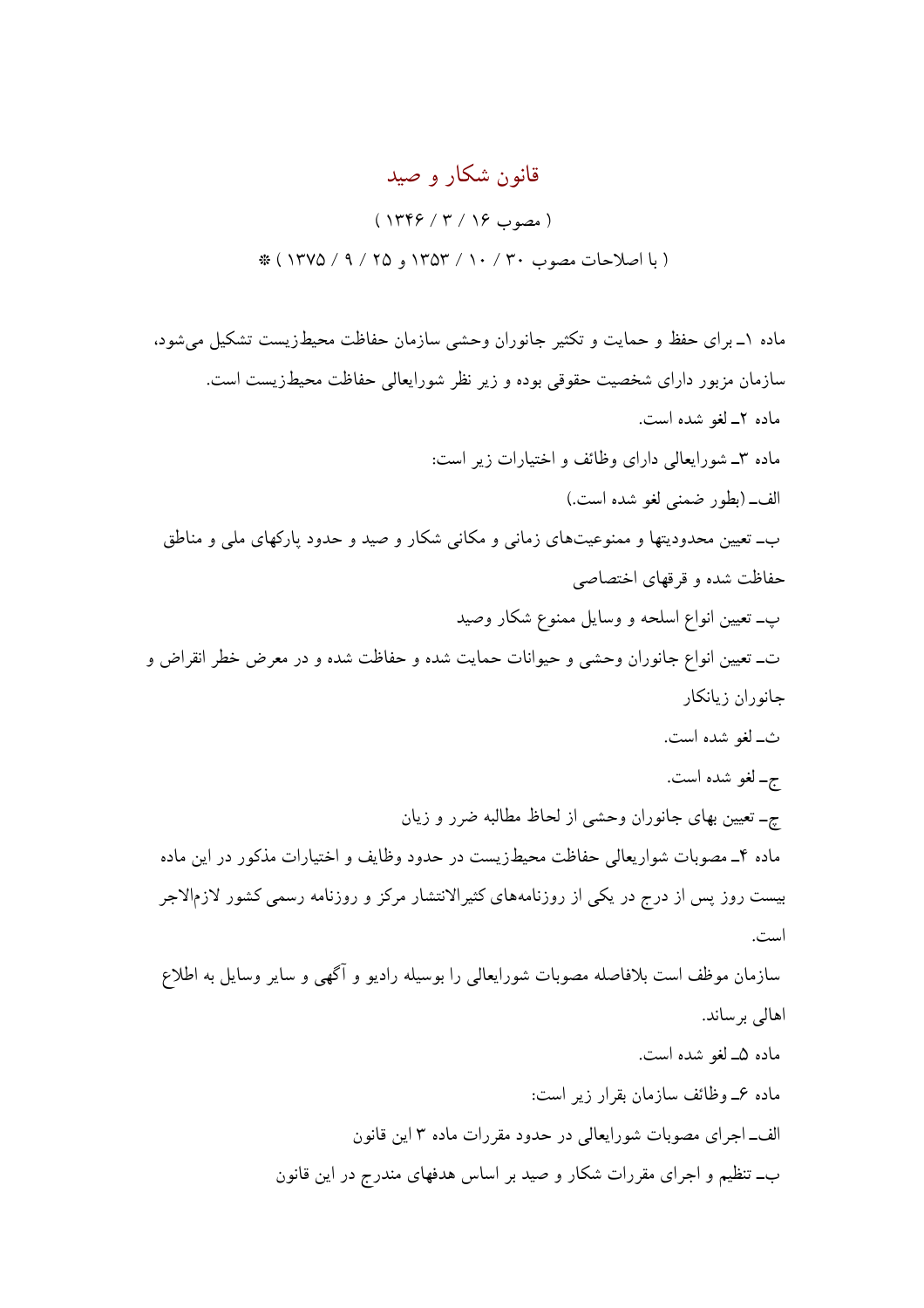ب۔حفظ و نگھداری شکارگاهها و فضای حیاتی جانوران وحشی و حمایت آنها در برابر گرسنگی و تشنگی و صید و شکار بیرویه و عوامل و حوادث نامساعد جوی و طبیعی مانند حریق جنگل و مراتع و سيل و طغيان رودخانهها و بيماريهاي واگير و مسموميت نباتي و امثال آن. ت۔فراہم آوردن موجبات و محیط مساعد جھت تکثیر و پرورش جانوران وحشی ث\_کوشش در اصلاح نژاد جانوران وحشی ج-بررسي و تحقيقات علمي درباره جانوران وحشي چـ ايجاد پاركهاي ملي و مناطق حفاظت شده و موزههاي حيوان شناسي ح- تشویق اشخاص حقیقی و حقوقی به تأسیس باغات وحش و آبگیرها و حوضچهها جهت پرورش ماهي و پرندگان شکاري از طريق راهنمائيهاي فني خ- تنظیم و اجرای برنامههای آموزشی به منظور برانگیختن حس حیوان دوستی و حفاظت منابع طبیعی در کشور و تجهیز و تنویر افکار عمومی در این زمینه د\_ همکاری با سازمانهای مربوط به جنگل و مراتع و خاک و آب به منظور حفظ منابع طبیعی کشور ذـ همکاری با سازمانهای مشابه خارجی و بین|لمللی به منظور حفظ و حمایت جانوران وحشی و مهاجر در حدود تعهدات متقابل ماده ۷ــ خرید و فروش، تکثیر و پرورش و صدور و ورود حیوانات وحشی و اجزای آنها که غیر بومی ایران بوده و از خارج به کشور وارد شده و یا از قبل در کشور تکثیر و پرورش یافتهاند با کسب پروانه و یا اجازه از سازمان مجاز میباشد. ورود و صدور آن دسته از جانوران وحشی و اجزای آنها که در فهرست کنوانسیون تجارت بینالمللی گونههای در معرض خطر انقراض ثبت شدهاند با رعایت مقررات کنوانسیون مذکور صورت میگیرد. سازمان می تواند گونههایی که بر خلاف مقررات کنوانسیون به کشور وارد شدهاند ضبط و در صورت لزوم با هزینه واردکننده به کشور مبدا عودت دهد. ماده ۸ــ سازمان می تواند در موارد زیر بر حسب مورد پروانه و یا اجازه رایگان صادر نماید: الف ــ جمع آوري نمونههاي جانوران وحشى به منظور انجام تحقيقات و مطالعات علمي و آموزشي و یا انجام فعالیتهای مورد نیاز موزه تاریخ طبیعی و نمایشگاههای تندیس آرائی. ب\_دفع آن دسته از جانوران وحشى كه به مزارع و باغها آسيب مىرسانند.

ج-صید برخی از گونههای آبزیان توسط ساکنان مناطق محروم در مواردی که سازمان صدور پروانه رایگان را در آن مناطق ضروری بداند.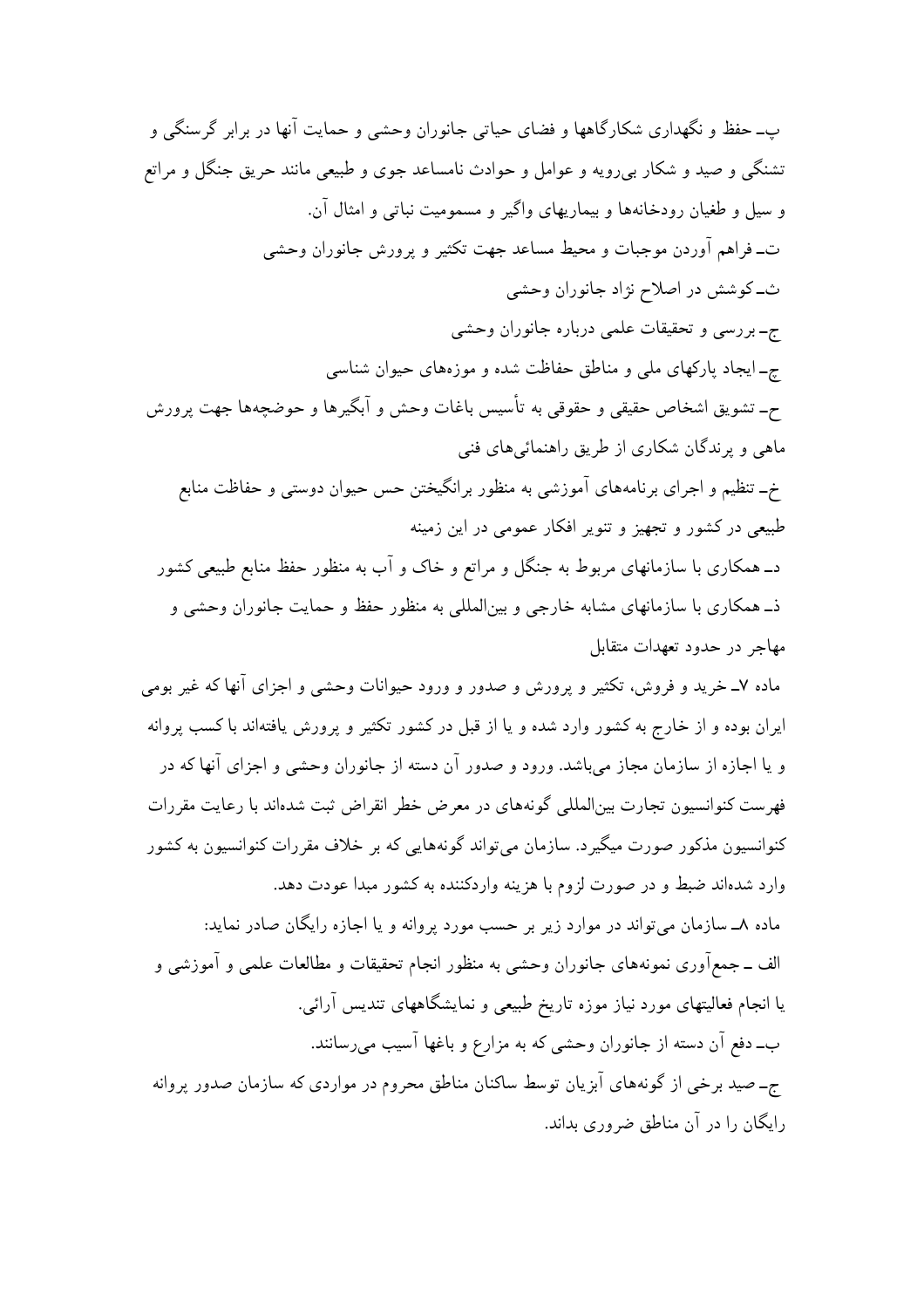د\_ تقدیر از کسانیکه به تشخیص رئیس سازمان، خدمات مؤثری در مورد حفاظت از حیات وحش و حمایت از اهداف سازمان به عمل آوردهاند. تبصره\_وظایف و اختیاراتی که در این قانون برای سازمان حفاظت محیطزیست منظور شده منافی با

اختیارات و وظائف شرکت سهامی شیلات ایران نمی باشد.

ماده ۹ـ چنانچه مأموران سازمان و میرشکاران یا صاحبان مزارع و باغها در حدود مجوزهای صادر شده نتوانند از دفع خسارت یا صدماتی که از ناحیه جانوران وحشی به افراد، مزارع و باغها وارد می شود جلوگیری به عمل آورند جبران خسارت وارد شده از محل درآمدهای حاصل از اجرای این قانون تأمین خواهد شد همچنین سازمان می تواند جهت پیشگیری از این خسارت نسبت به محصور نمودن زیستگاههای حفاظت شده جانوران وحشی از محل درآمدهای مذکور اقدام نماید. ماده ۱۰ــ هرکس مرتکب اعمال زیر شود به جزای نقدی از یکصدهز ار(۱۰۰۰۰۰) تا یک میلیون (۱۰۰۰۰۰۰)ریال یا حبس از یک ماه تاشش ماه محکوم میشود: الف\_شکار و صيد جانوران وحشى عادى بدون پروانه

ب\_ شکار و صید بیش از میزان مندرج در پروانه و یا خلاف مقررات و خارج از محلهای مندرج در ىر وانە

ج-حمل، عرضه، فروش و صدور جانوران وحشى زنده يا كشته و اجزاى آنها بدون كسب پروانه و يا مجوز از سازمان

د\_از بين بردن رستنيها از جمله قطع درختان، خارزني، بوتهكني و تعليف غيرمجاز در مناطق حفاظت شده و پناهگاههای حیات وحش و تجاوز و تخریب در این مناطق ماده ١١\_ هر كس مرتكب اعمال زير شود به جزاى نقدى از يك ميليون و پانصدهزار (١/٥٠٠/٠٠٠) ریال تا سهمیلیون(۲/۰۰۰/۰۰۰) ریال یا حبس از ۹۱ روز تاع ماه محکوم می شود: الف\_شکار و صید در فصول و ساعات ممنوع مقرر ب\_مبادرت به شکار و صید در مناطق ممنوع و یا خلاف محدودیتها و ممنوعیتهایی که سازمان در حدود اختیارات قانونی خود تعیین و آگهی کرده است و شکار غیرمجاز در قرقهای اختصاصی جـ شکار و صید با وسایل و از طرق غیرمجاز و یا شکار با استفاده از اسلحه دیگران د\_ تخریب چشمهها و آبشخور حیوانات در مناطق حفاظت شده و پناهگاههای حیات وحش ه ـ اقدام به صدور و ورود حیوانات وحشی موضوع ماده (۷) این قانون به صورت غیرمجاز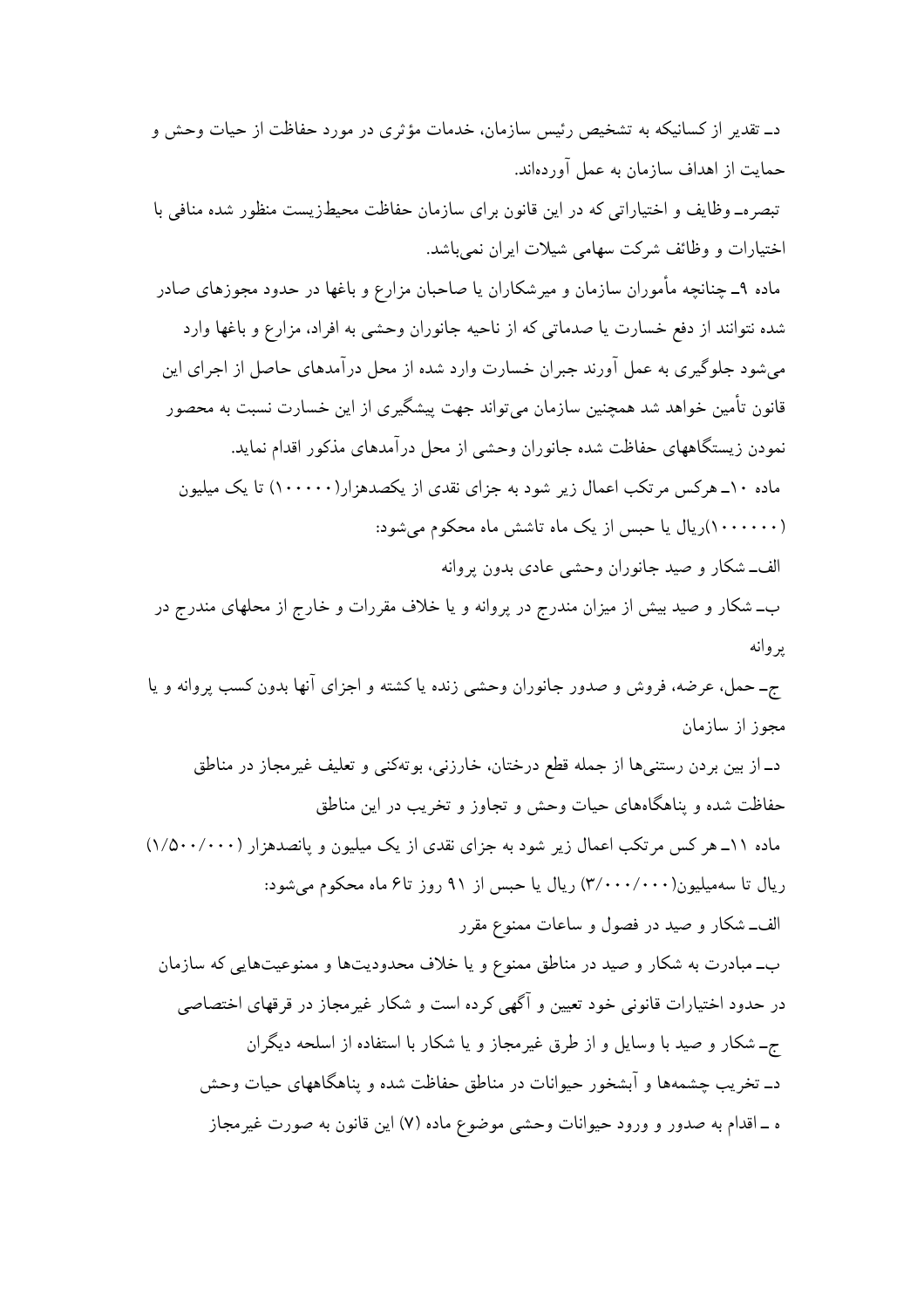ماده ۱۲ـ هر کس مرتکب اعمال زیر شود به مجازات حبس از سه ماه تا سه سال و یا به جزای نقدی از یک میلیون و پانصدهزار (۱٬۵۰۰/۰۰۰) ریال تا هجده میلیون (۱۸/۰۰۰/۰۰۰)ریال محکوم مې شو د: الف\_شکار و صيد جانوران وحشى حمايت شده بدون داشتن پروانه ويژه ب\_ شکار و صید در مناطق حفاظت شده و پناهگاههای حیات وحش بدون تحصیل بروانه ویژه و صید غیرمجاز در رودخانههای حفاظت شده جـ از بين بردن رستنبيها و تعليف و تخريب در ياركهاي ملي و آثار طبيعي ملي و هر گونه تجاوز و فعاليت غير مجاز در اين گونه مناطق د\_ آلوده نمودن آب رودخانهها، دریاچهها و تالابهای حفاظت شده، چشمهها و آبشخورها به موادی که باعث آلودگی آب و از بین رفتن آبزیان شود. ماده ۱۳ـ هر کس مرتکب اعمال زیر شود به مجازات حبس از نود و یک روز تا سه سال یا جزای نقدی از یک میلیون و هشتصد هزار (۱/۸۰۰/۰۰۰) ریال تا بیستمیلیون (۲۰۰۰۰۰۰۰۰۰) ریال و در صورت تکرار به هر دو مجازات محکوم می شود. الف\_شكار جانوران وحشى كمياب ودر معرض خطرانقراض از قبيل جيبير، گورخر، گوزن زرد ایرانی، یوزپلنگ، تمساح (کروکودیل)، هوبره و میش مرغ ب۔شکار در بارکھای ملی ج\_ شکار، صید و یا کشتار جانوران وحشی با استفاده از سموم و مواد منفجره و امثال آن و شکار به صورت تعقیب با استفاده از وسیله نقلیه موتوری و همچنین کشتار آنان به طریق جرگه و محاصره دسته جمعی د\_مبادرت به اقداماتی که موجبات آلودگی آب دریای خزر و خلیج فارس و دریای عمان با مواد غیر نفتی را فراهم آورده و باعث مرگ و میر آبزیان یا به خطر افتادن محیطزیست آنان شود. ه ـ ایجاد یا فراهم کردن مقدمات آتش سوزی در پارکهای ملبی و آثار طبیعی ملبی و مناطق حفاظت شده یا پناهگاههای حیات وحش بر اثر بی مبالاتی یا عدم رعایت مقررات محیطزیست و یا تخلف از نظامات دولتبي تبصره ۱ــ در صورت ایجاد آتش سوزی عمدی در پارکهای ملی و آثار طبیعی ملی، مرتکب به

مجازاتهای مقرر در ماده(۶۷۵) قانون مجازات اسلامی محکوم خواهد شد.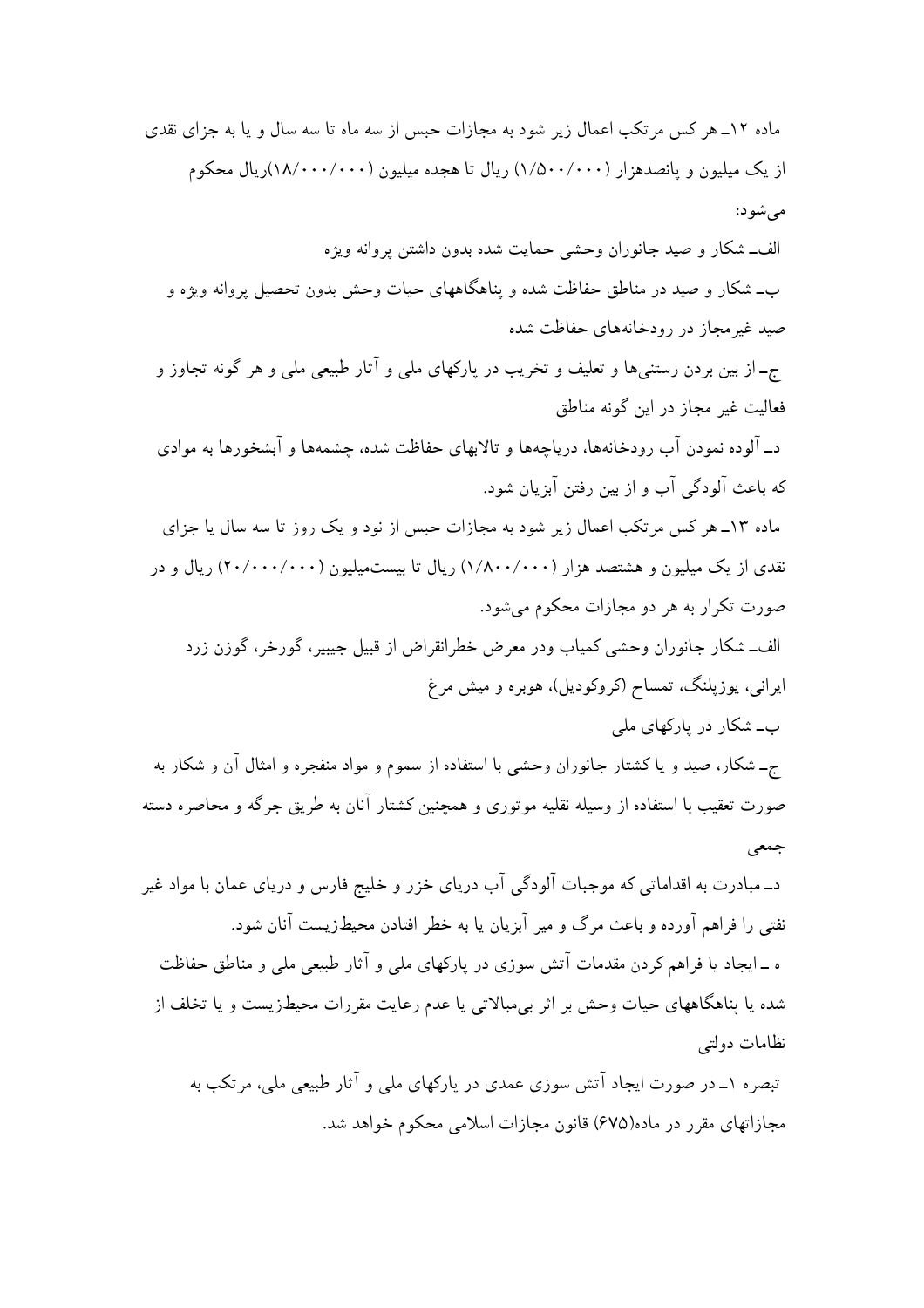تبصره ۲ــ هرکس مبارت به زندهگیری، شکار،خرید، فروش، حمل، نگهداری و صدور پرندگان شکاری از قبیل شاهین، بحری، بالابان و دلیجه کند علاوه بر محکومیت به حداکثر مجازات حبس مقرر در این ماده به جزای نقدی از یک میلیون و هشتصد هزار (۱/۸۰۰/۰۰۰) تا بیست میلیون (۲۰۰۰/۰۰۰)ریال محکوم خواهد شد. ماده ۱۴ـ وسائل شکار و صید از قبیل تفنگ، فشنگ، نورافکن، دوربین جشمی، تور و قلاب

ماهیگیری و سایر ادوات ارتکاب جرم که مرتکبان اعمال یاد شده بالا به همراه دارند و همچنین موتورسیکلتهایی که مرتکبان اعمال بالا به طور مستقیم برای شکار مورد استفاده قرار میدهند توسط سازمان توقیف و این وسائل تا خاتمه رسیدگی و صدور حکم قطعی زیر نظر سازمان به صورت امانی نگهداری شده و دادگاه پس از صدور حکم نسبت به اموال یاد شده تعیین تکلیف میکند.

ماده ۱۵ـ شروع به شكار جانوران وحشى بر خلاف مقررات اين قانون قابل تعقيب و مجازات مىباشد و مرتکب به حداقل مجازات مقرر محکوم خواهد شد.

ماده ۱۶ـ در صورت تکرار جرائم پیش بینی شده در مواد ۱۱ و ۱۲ این قانون مرتکب به اشد مجازات محکوم خواهد شد.

ماده ١٧ــ وجوه حاصله از جرائم مذكور در اين قانون جزء درآمد دولت محسوب و به خزانه داري كل يرداخت مي شود.

حیواناتی که بر خلاف مقررات این قانون شکار یا صید شده باشند متعلق به سازمان حفاظت محيطزيست خواهند بود.

ماده ۱۸ـ در مورد جرائم مذکور در این قانون سازمان از حیث مطالبه ضرر و زیان ناشی از جرم برحسب مورد شاکی یا مدعی خصوصی شناخته می شود. ماده ١٩\_ لغو شده است.

ماده ۲۰ــ در صورتی که گزارش مأمور سازمان برخلاف واقع باشد مأمور مزبور به دو برابر کیفر جرمي كه موضوع گزارش بوده محكوم خواهد شد. ماده ۲۱ـ هرگاه مأمورین سازمان خود مرتکب جرائم مندرج در این قانون شوند و یا در ارتکاب جرم مشارکت یا معاونت داشته باشند، بر حسب مورد به حداکثر مجازات مقرر دراین قانون محکوم خواهند شد.

ماده ۲۲ـ در مورد جرائم مذکور در این قانون هرگاه عمل ارتکابی طبق سایر قوانین مستلزم مجازات شدیدتری باشد مرتکب به مجازات اشد محکوم خواهد شد.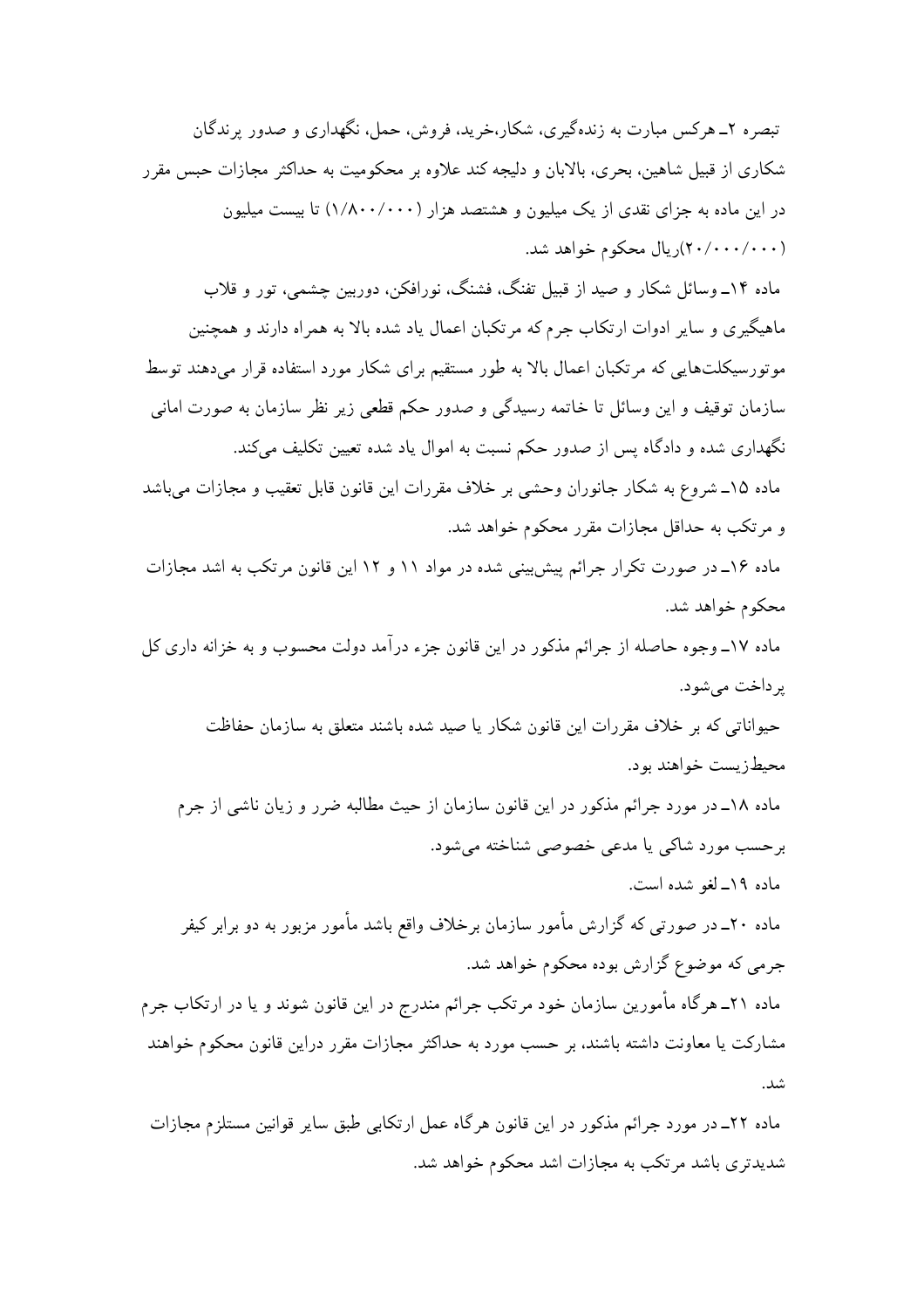ماده ۲۳ـ سازمان برای حفظ نسل و بررسی های علمی و پیش گیری از سرایت امراض عمومی و نظایر آن در موارد اقتضاء اقدام لازم بعمل خواهد آورد. ماده ٢۴ـ در موارديكه بنابر مقتضيات حفظ نسل و حمايت جانوران وحشى قطع اشجار و رستنى ها ضرورت داشته باشد سازمان حفاظت محيطزيست با موافقت سازمان جنگلها و مراتع كشور اقدام خواهد نمود.

ماده ۲۵ـ جنگلهایی را که تا تاریخ تصویب این قانون بهرهبرداری از آنها بوسیله سازمان جنگلها و مراتع کشور بعمل می آید و یا با انعقاد قراردادهای لازم و طبق طرحهای جنگلداری بهرهبر داری از آنها به اشخاص حقيقى و حقوقى واگذار شده است تاانقضاء مدت اجراى طرح نمى توان به مناطق حفاظت شده یا پارک ملی اختصاص داد.

ماده ۲۶ـ سازمان جنگلهاو مراتع کشور موظف است قبل از واگذاری طرحهای بهرهبرداری نظر سازمان را در مورد اجرای طرحهای مزبور از لحاظ تعیین منطقه حفاظت شده یا پارک ملی خواستار شود ولي پس از اعلام نظر نمي توان در محدوده جنگلي كه طرح آن مورد توافق قرار گرفته مناطق حفاظت شده یا پارک ملی اعلام کرد.

ماده ۲۷ـ در مواردیکه سازمان حفاظت محیطزیست بخواهد جنگلهای قابل بهروبرداری را بعنوان مناطق حفاظت شده و یا یارک ملی اعلام کند، باید قبلاً موافقت سازمان جنگلها و مراتع کشور را جلب نمايد.

ماده ۲۸ـ آییننامههای اجرائی این قانون توسط سازمان تهیه و به تصویب هیأت وزیران می رسد. آییننامههای مزبور از جمله شامل موضوعات زیر خواهد بود:

الف\_ تعاریف شکار و صید و حیوانات حمایت شده و جانوران زیانکار و پارک ملی و منطقه حفاظت شده وقرق اختصاصي

ب۔ تعیین مقررات مربوط به پارک ملی و منطقه حفاظت شده و قرق اختصاصی پ\_ تعیین مقررات منع یا محدودیت خرید و فروش عرضه و نگهداری جانوران وحشی و همچنین تکثیر و پرورش و واردات وصادرات آنها با همکاری سازمانهای مربوط در حدود قوانین کشور ت\_ تعیین نحوه همکاری وزارتخانهها و سایر سازمانهای وابسته به دولت با سازمان ث\_ تعیین انواع پروانههای مذکور در ماده ۷ این قانون و شرایط صدور آن ماده ۲۹\_ امور مربوط به صید در رودخانههایی که به دریای خزر می ریزند تا مسافتی از مصب هر یک از رودخانهها که به پیشنهاد شرکت سهامی شیلات ایران و تصویب شورایعالی حفاظت